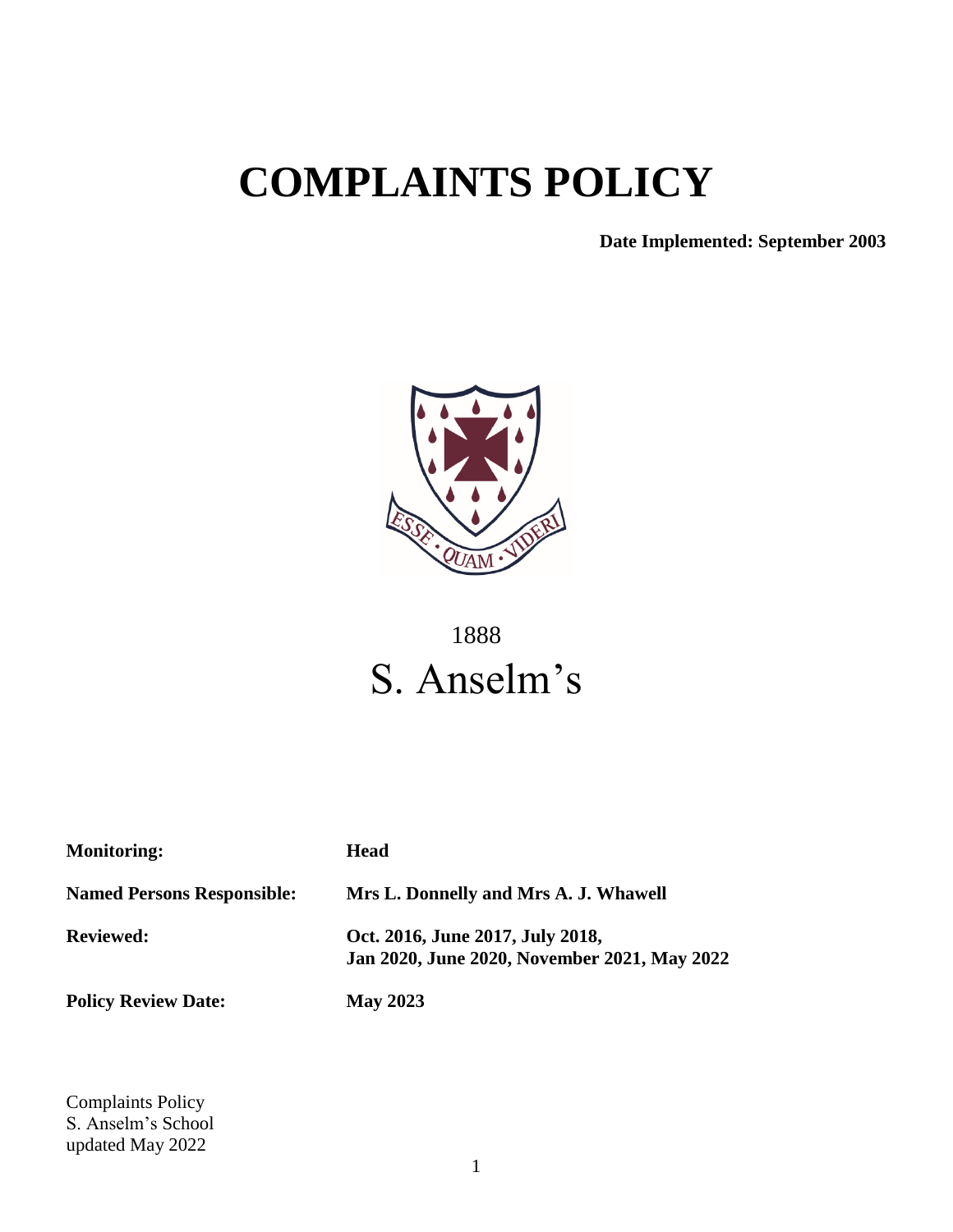#### **INTRODUCTION**

S. Anselm's has long prided itself on the quality of the teaching and pastoral care provided for its pupils. However, if parents, a child or a member of staff does have a complaint, they can expect it to be treated by the School in accordance with the procedures outlined in this document.

The complaints policy has three important aspects:

- The Parents' Complaint Procedure
- The Children's Complaint Procedure
- Staff Concerns: The Whistle Blowing Procedure

A written record of all complaints will be kept and of whether they are resolved at the preliminary stage or proceed to a panel hearing

### **PARENTS' COMPLAINTS PROCEDURE**

#### **Stage 1 – Informal Resolution**

- It is hoped that most complaints and concerns will be resolved quickly and **informally.**
- If parents have a complaint they should normally contact their son/daughter's Form Tutor/House Parent. In many cases, the matter will be resolved straightaway by this means to the parents' satisfaction. If the Form Tutor/ House Parent cannot resolve this matter alone, it may be necessary for him/her to consult a senior member of staff (such as a Deputy Head or Head of Department)/the Head.
- Complaints made directly to a senior member of staff /the Head will usually be referred to the relevant Form Tutor/House Parent unless the senior member of staff/the Head deem it appropriate for him/her to deal with the matter personally.
- The Form Tutor/Houseparent will make a **record of all serious concerns and complaints and the date on which they were received.** Should the matter not be resolved within one week or in the event that the Form Tutor/Housemaster/Housemistress and the parent **fail to reach a satisfactory resolution then parents will be advised to proceed with their complaint in accordance with stage 2** of this Procedure.
- In the EYFS any parental concerns about any aspect of the setting's provision talks over, first of all, his/her concerns with their Early Years class teacher.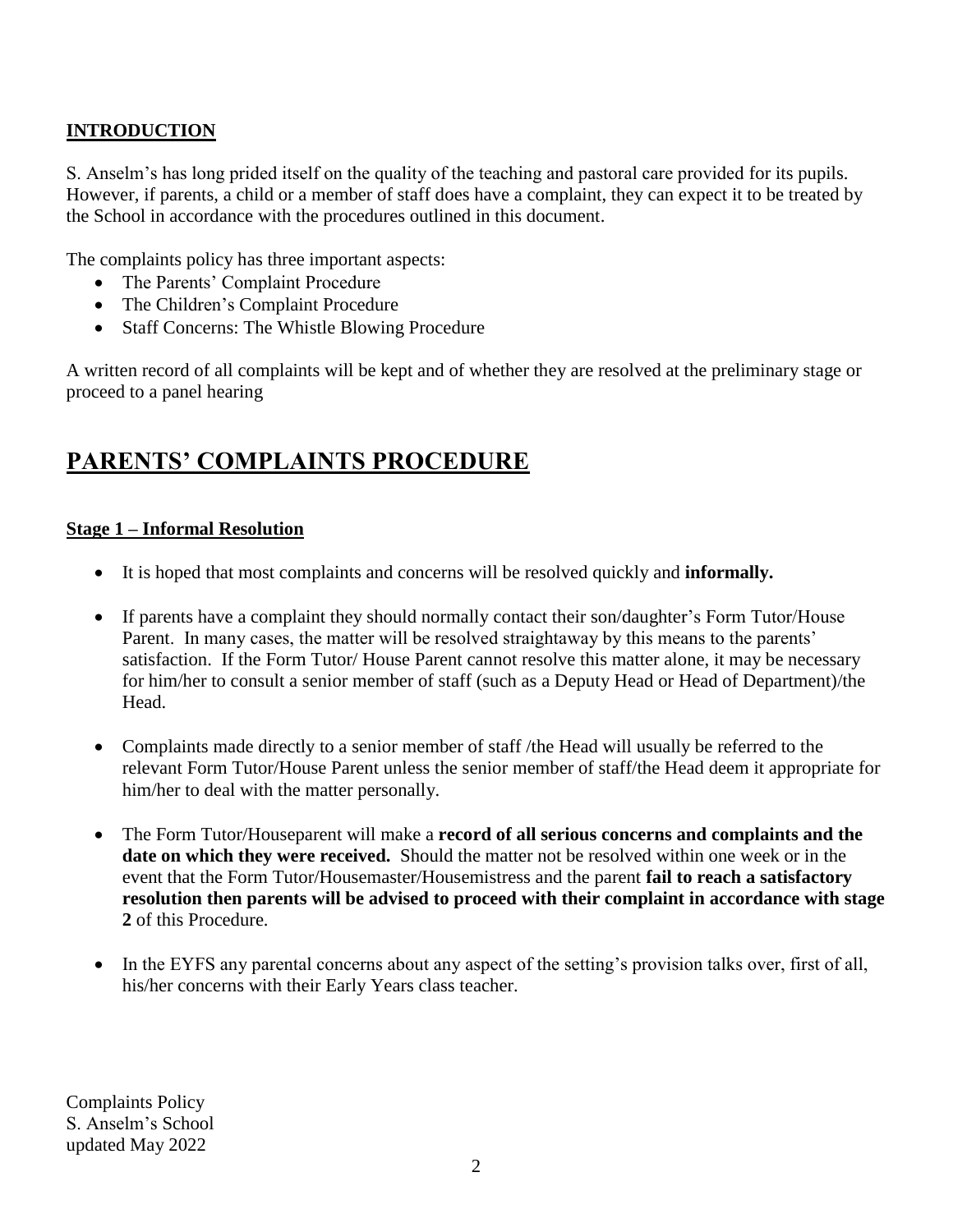#### **Stage 2 – Formal Resolution**

- If the complaint cannot be resolved on an informal basis, then the parents should **put their complaint in writing** to the Head. The Head will decide, after considering the complaint, the appropriate course of action to take.
- In most cases, the Head will meet the parents concerned, normally **within five days** of receiving the complaint, to discuss the matter. If possible, a resolution will be reached at this stage.
- It may be necessary for the Head to carry out further investigations.
- The Head will **keep written records** of all meetings and interviews held in relation to the complaint.
- Once the Head is satisfied that, so far as is practicable, all of the relevant facts have been established, a decision will be made and parents will be informed of this decision in writing. The Head will also give reasons for his decision.
- The same applies within the EYFS. In addition, written complaints must be investigated relating to their fulfilment of the EYFS requirements and complainants notified of the outcome of the investigation within 28 days of having received the complaint. The record of complaints must be made available to Ofsted.
- EYFS providers must make available to parents/carers details of how to contact Ofsted if they believe the provider is not meeting EYFS requirements. The following details are displayed on our EYFS notice board.
- 0300 123 4666 or e mail: [enquiries@oftsted.gov.uk.](mailto:enquiries@oftsted.gov.uk) Postal address: Ofsted, Piccadilly Gate, Store Street, Manchester M1 2WD.
- ISI (Independent Schools Inspectorate) can be contacted at [concerns@isi.net](mailto:concerns@isi.net) or on 020 7600 0100.
- Derbyshire Safeguarding Children Board can also be contacted on 01629 535716 or Derbyshire.scb@derbyshire.gcsx.gov.uk
- **If parents are still not satisfied with the decision, they should proceed to Stage 3** of this procedure.

#### **Stage 3 – Panel Hearing**

 If parents seek to invoke Stage 3 (following a failure to reach an earlier resolution), they will be referred to one of the school Governors, who has been appointed by the Governors to call hearings of the Complaints Panel.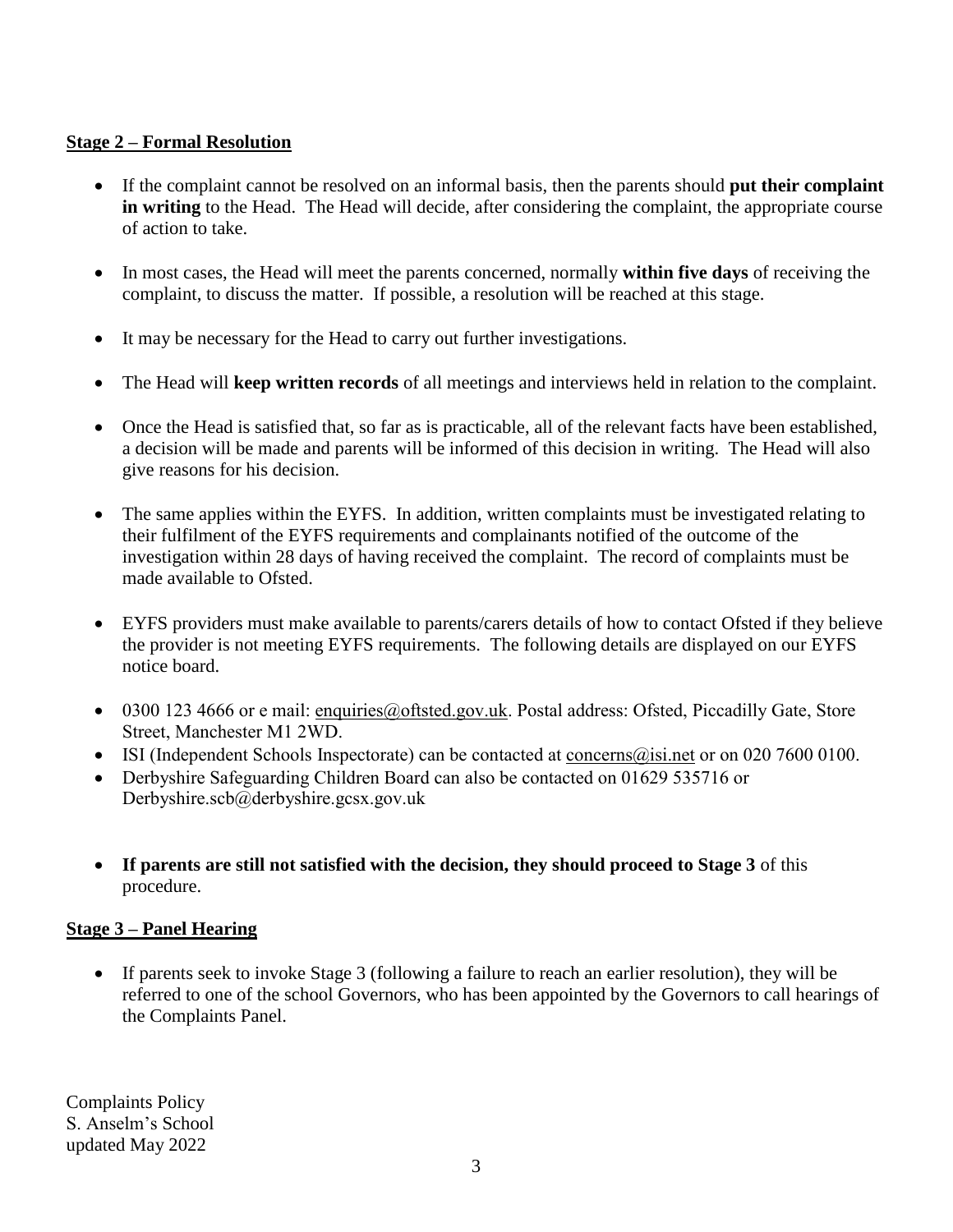- **The matter will then be referred to the Complaints Panel for consideration.** The Panel will consist of at least three persons not directly involved in the matters detailed in the complaint, **one of whom shall be independent of the management and running of the school. Each of the Panel members shall be appointed by the Chairman of the Board of Governors.** The Governor on behalf of the Panel will then acknowledge the complaint and schedule a hearing to take place as soon as practicable and normally **within 10 days.**
- If the Panel deems it necessary, it may require that further particulars of the complaint or any related matter be supplied to all parties not later than two days prior to the hearing.
- **The parents may be accompanied to the hearing by one other person.** This may be a relative, teacher or friend. Legal representation will not normally be appropriate.
- If possible, the Panel will resolve the parents' complaint immediately without the need for further investigation.
- Where further investigation is required, the Panel will decide how it should be carried out. After due consideration of all facts they consider relevant, the Panel will reach a decision and may make recommendations, which it shall complete **within 7 days of the Hearing. The Panel will write to the parents informing them of its decision and the reasons for it.** The decision of the Panel will be final. **The Panel's findings and, if any, recommendations will be sent in writing to the parents, the Head, the Governors and, where relevant, the person complained of.**
- The School aims to resolve complaints to the complainant's satisfaction. Where this is not possible the outcome will balance the rights and needs of all parties concerned.
- Where repeated attempts are made by a parent to raise the same complaint after it has been considered at all three stages, the School may, at its sole discretion, regard any such complaint as vexatious and outside the scope of this policy.

#### **Parents can be assured that all concerns and complaints will be treated seriously and confidentially.**

#### **Record keeping**

Correspondence, statements and records will be kept confidential except where the Secretary of State or a body conducting an inspection under section 108 or 109 of the 2008 Act requires access to them.

#### **Complaints received**

Number of formal complaints reaching panel hearing under this process for the academic period 2021-2022 is one. The school records complaints in a 'Complaints Book' kept locked in the school office. This states whether complaints are resolved following a formal procedure or a panel hearing aa well as outlining actions taken by the school as a result of these complaints (regardless whether they are upheld).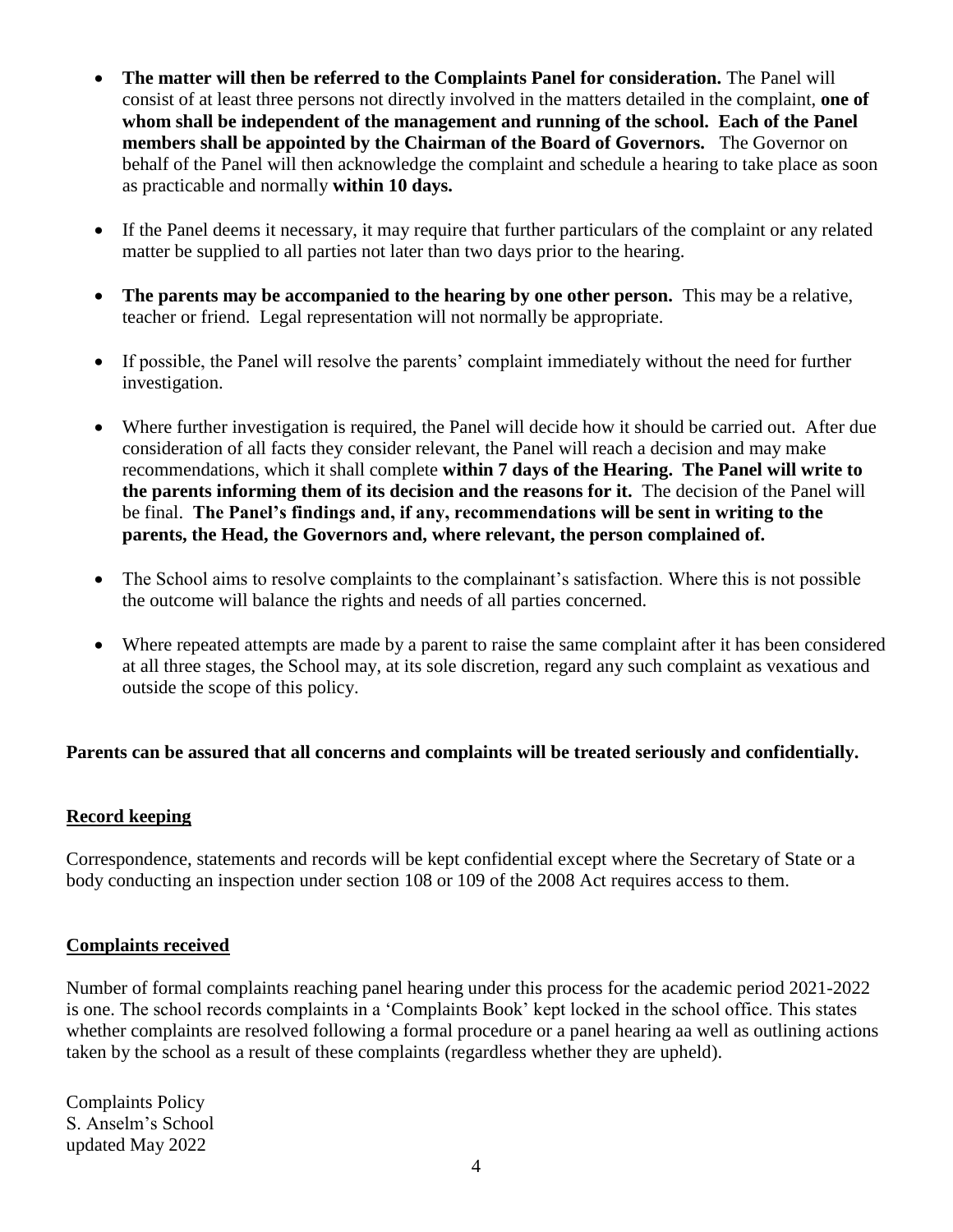## **CHILDREN'S COMPLAINTS PROCEDURE**

Sometimes a child may feel that they would like to complain about something that is worrying them. This might be about how they are being treated. The first thing they should do is speak to any member of staff they trust (like a House Parent, a Matron, Form Teacher, Teacher, Deputy Head or the Head); they can take a friend or person they trust with them if they wish – another child, an older child or another member of staff.

Sometimes a friendly chat may not be enough and the child may wish to make a formal written complaint. This is what they should do:

Go and see any teacher or matron or other adult and tell him or her the problem. The adult they have chosen will listen to them sympathetically and help them talk things through. They will be helped to write down the details, which will then need to be given to the Head.

The child will then be asked to talk the matter through with the Head – that is, if they have not approached him in the first place – and they can have a friend with them, who may be another child or an adult. If, within two more days, they have not had the matter satisfactorily sorted out, they may contact any of the people whose details are listed below. THE CHILD DOES NOT HAVE TO INFORM STAFF OR ANYONE ELSE THAT THEY ARE COMPLAINING ABOUT THEM.

#### PEOPLE OUTSIDE SCHOOL THE CHILD MAY WISH TO CONTACT:

- **A parent or another relative or respected friend.**
- **Canon Tony Kaunhoven, Bakewell church** (01629 814462)
- **Childline**: Tel: 0800 1111; Freepost, London 1111, N1 0BR
- **Independent Schools Inspectorate** (020 7600 0100)
- **Dame Rachel de Souza, The Children's Commissioner** (020 7783 8330)

These numbers are displayed on the notice board by the telephone.

Whoever the child contacts will speak to them at the school – again they can have a friend with them – and will advise the child about what course seems sensible. At that stage it will be up to the child to make a decision acting on his (her) advice.

#### THE CHILD SHOULD NOT BE AFRAID TO COMPLAIN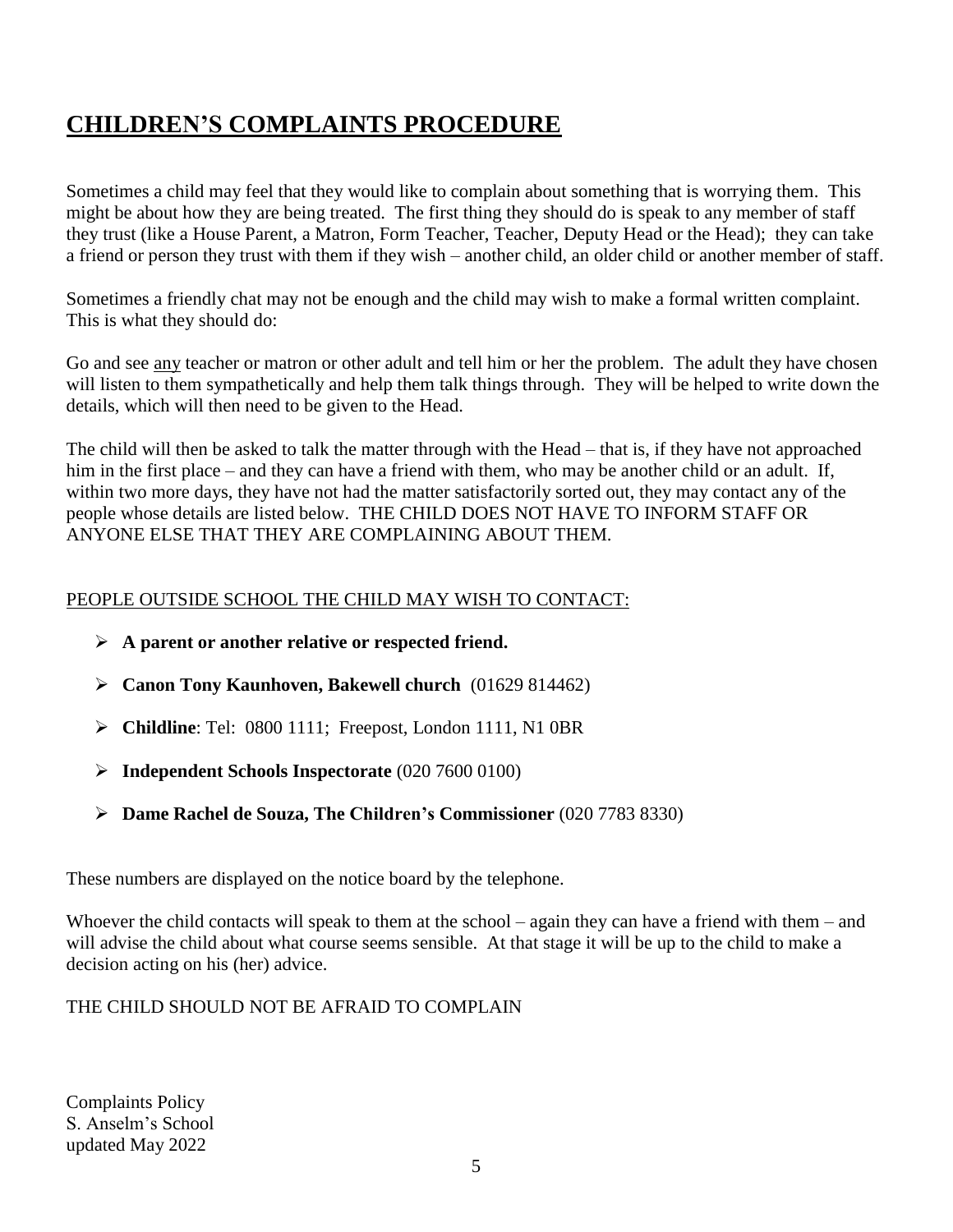## **STAFF CONCERNS: WHISTLEBLOWING PROCEDURE**

At S. Anselm's we recognise that staff who raise concerns are an asset not a threat. Staff are hereby provided with a procedure by which concerns can be raised without reprisals in any form. Staff may raise a concern giving their name or they may raise a concern anonymously. Should the concern be considered a Safeguarding and Child Protection issue the procedure to follow is in the Safeguarding and Child Protection Policy.

#### **Responsibility**

All employees have a right and a moral responsibility to report improper actions and omissions. A workplace culture is now developing in which employees who act in good faith and in compliance with the law are protected from interference in or retaliation for reporting improper actions and cooperating with subsequent investigations or proceedings. Note that in some circumstances you may be breaching your contract and/or breaking the law if you DO NOT raise your concern with management or an appropriate body.

#### **Procedures**

The UK's Public Interest Disclosure Act 1998 became law in July 1999.

Every manager (Head of Department, House Parent etc.) in the School has a duty to ensure that staff are easily able to express their concerns. Where possible, concerns about malpractice by others should be reported to the relevant manager and, failing this, to the Head. If it is believed the Head is involved, the Chair of governors should be approached. There will be circumstances where the ordinary processes available to staff to report on matters of concern in the workplace cannot be used. This 'whistleblowing' procedure is intended to be applied to those circumstances. It is not intended as an extra mechanism for staff to challenge decisions, practices and policies with which they disagree, but is reserved for raising concerns about malpractice or improper actions where the normal route for these concerns appears to be blocked.

In the UK the Public Interest Disclosure Act has rules for making a Protected Disclosure:

- a. You must disclose the information in good faith.
- b. You must believe it to be substantially true.
- c. You must not act maliciously or make false allegations.
- d. You must not seek any personal gain.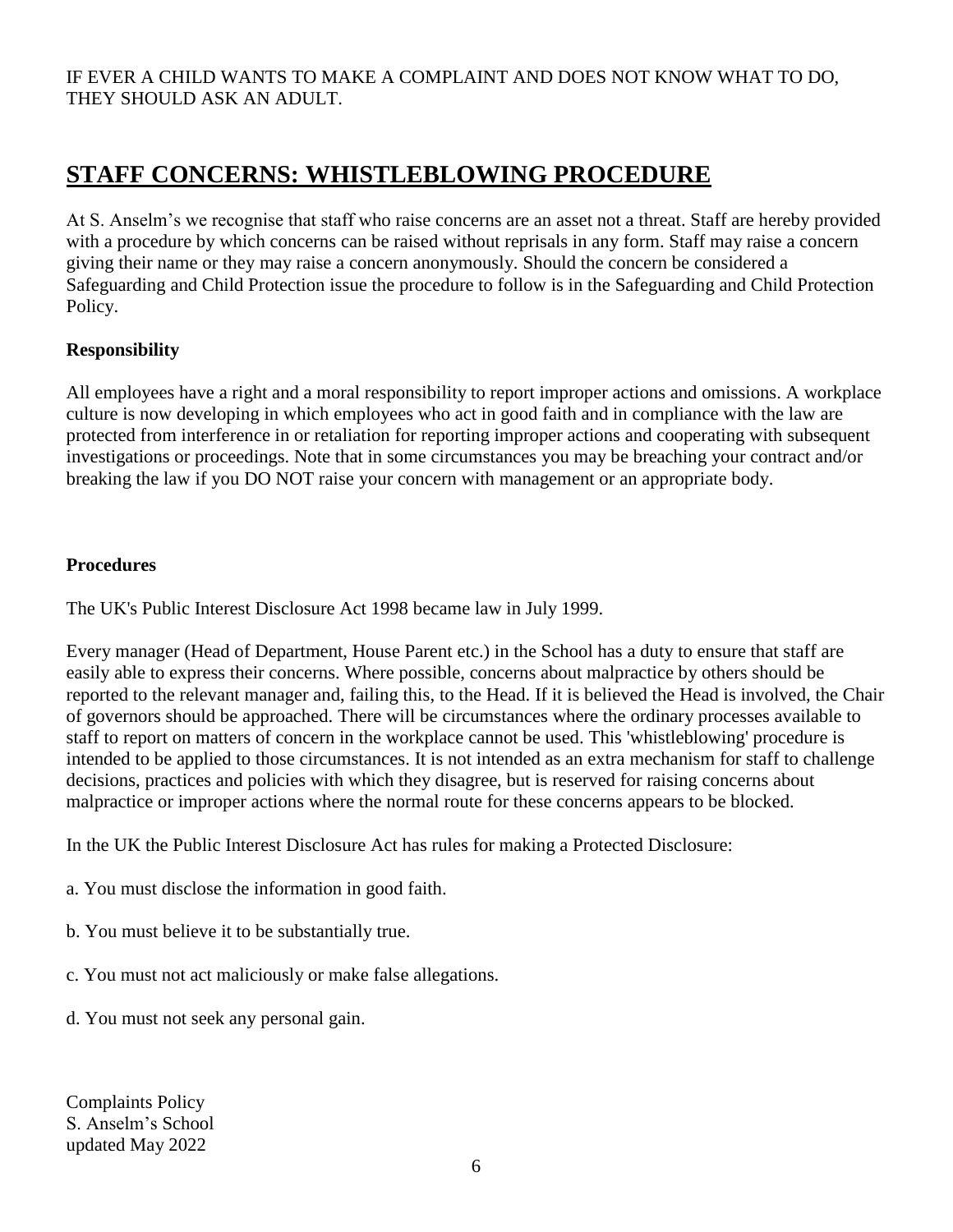#### **When to use Public Interest Disclosure**

Public Interest Disclosure (commonly called "whistleblowing") is required when employees, in good faith, believe employers or colleagues are engaged in an improper course of illegal or unethical conduct, and they must be able to disclose such conduct free from fear of intimidation or reprisal. Reporting improper actions outside normal channels will be necessary where attempts to report it in the past have not been successful or where, in good faith, the employee believes that the malpractice will only be dealt with by a Designated Officer who does not have direct managerial responsibility for that employee. Managers should recognise that these Disclosures are the last line of defense in the regulation of bad practice within the Department.

#### **Malpractice may be an action that is:**

a. illegal,

b. contrary to policy, regulation, procedure or instructions,

c. likely to endanger service users, members of the public and/or colleagues,

d. is unprofessional, inappropriate or conflicts with a general understanding of what is right and wrong.

#### **Therefore the Procedure should be used when staff feel:**

a. reported matters have been consistently ignored or belittled;

b. aware of malpractice or have a reasonable suspicion then ordinarily they must report the matter to their immediate manager or supervisor, who is expected to respond to the matter.

If necessary, staff should seek the support of a fellow worker in reporting an issue or the support of their trade union representative.

If the ordinary procedure is unsuccessful and a Disclosure is required, those reporting should be clear of the facts of their concerns and should take notes, which may assist future investigation, and identify other witnesses.

The Designated Officer to receive a Disclosure under this Procedure is:

Chairman of the Governors – Richard Bowker